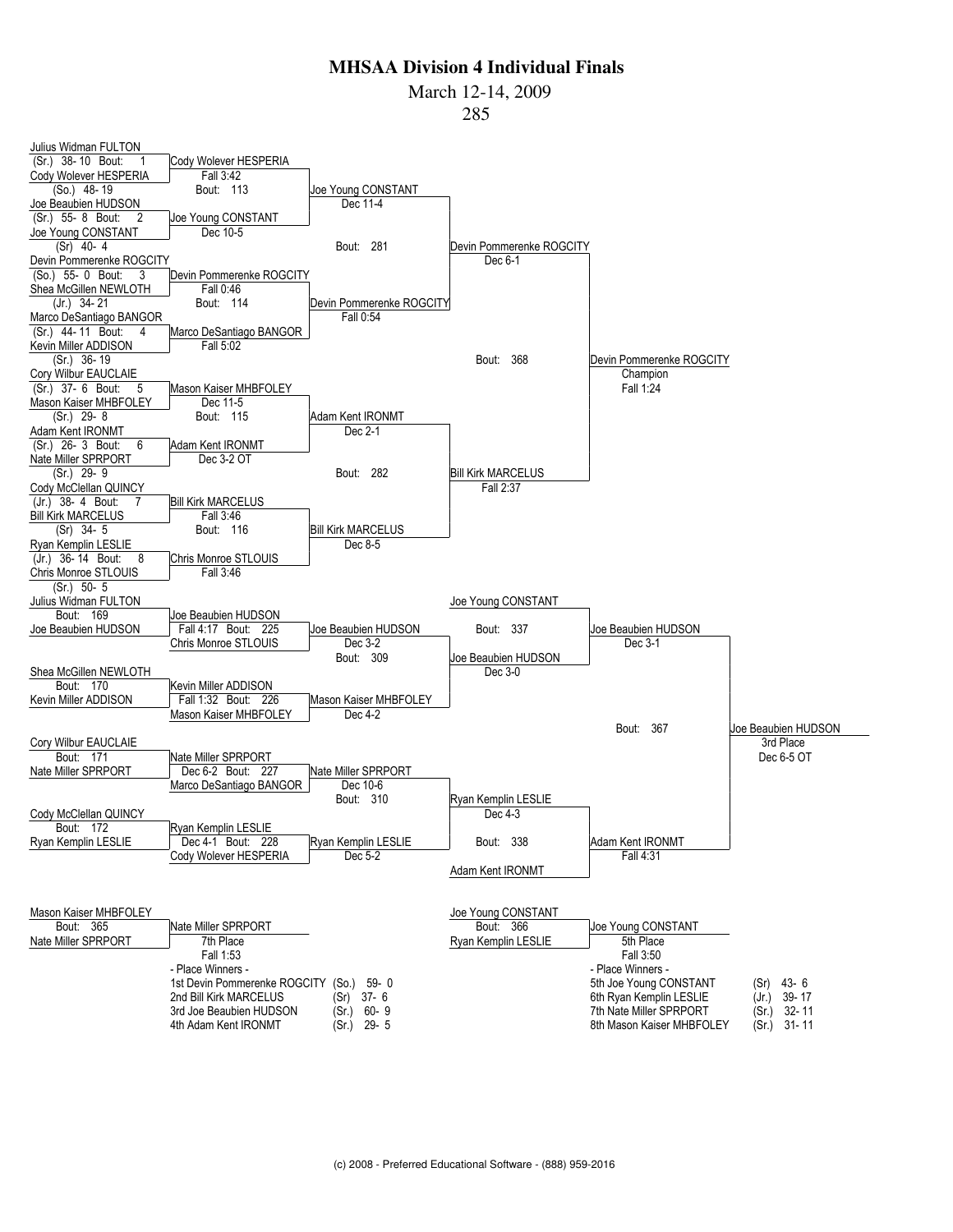March 12-14, 2009

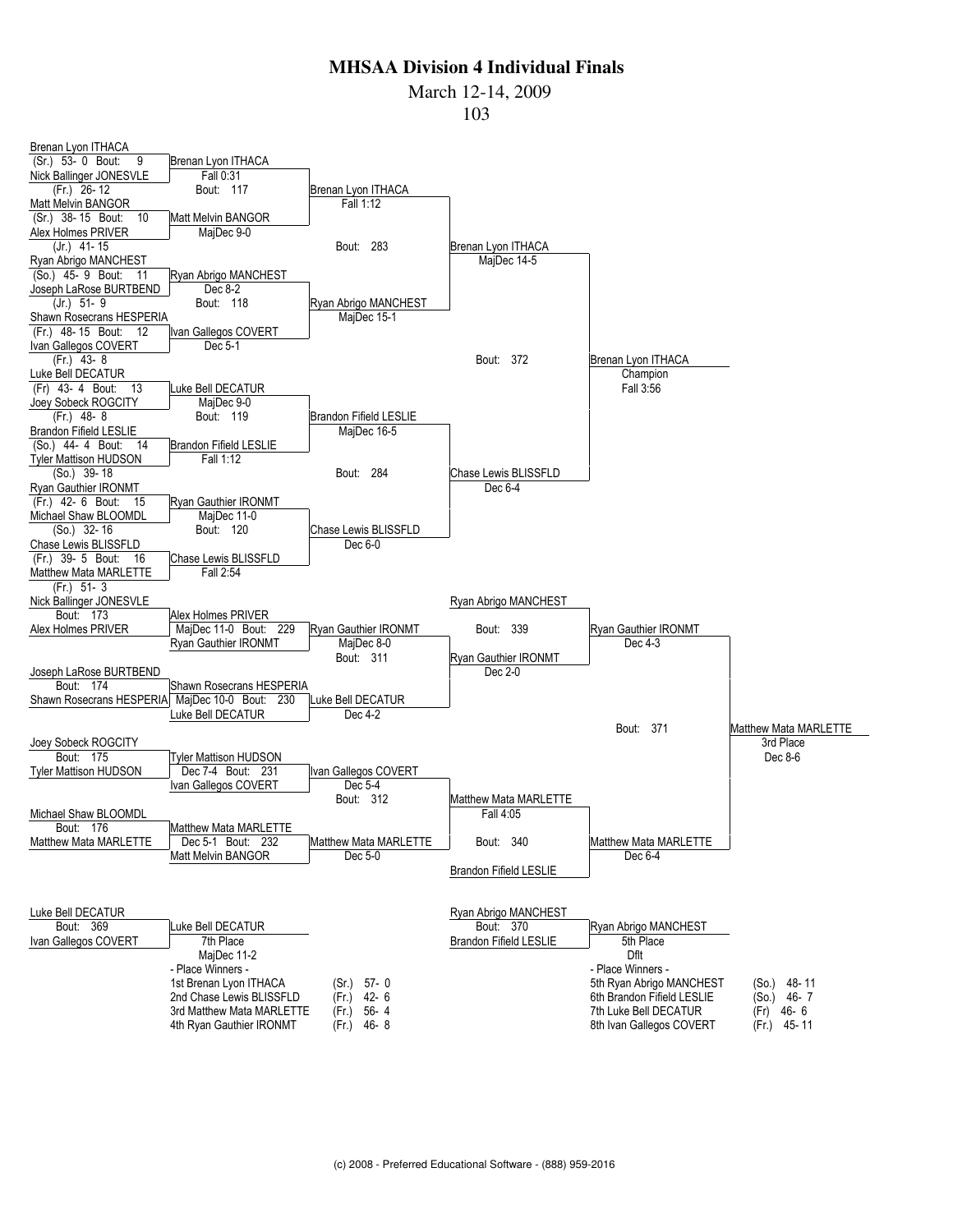March 12-14, 2009

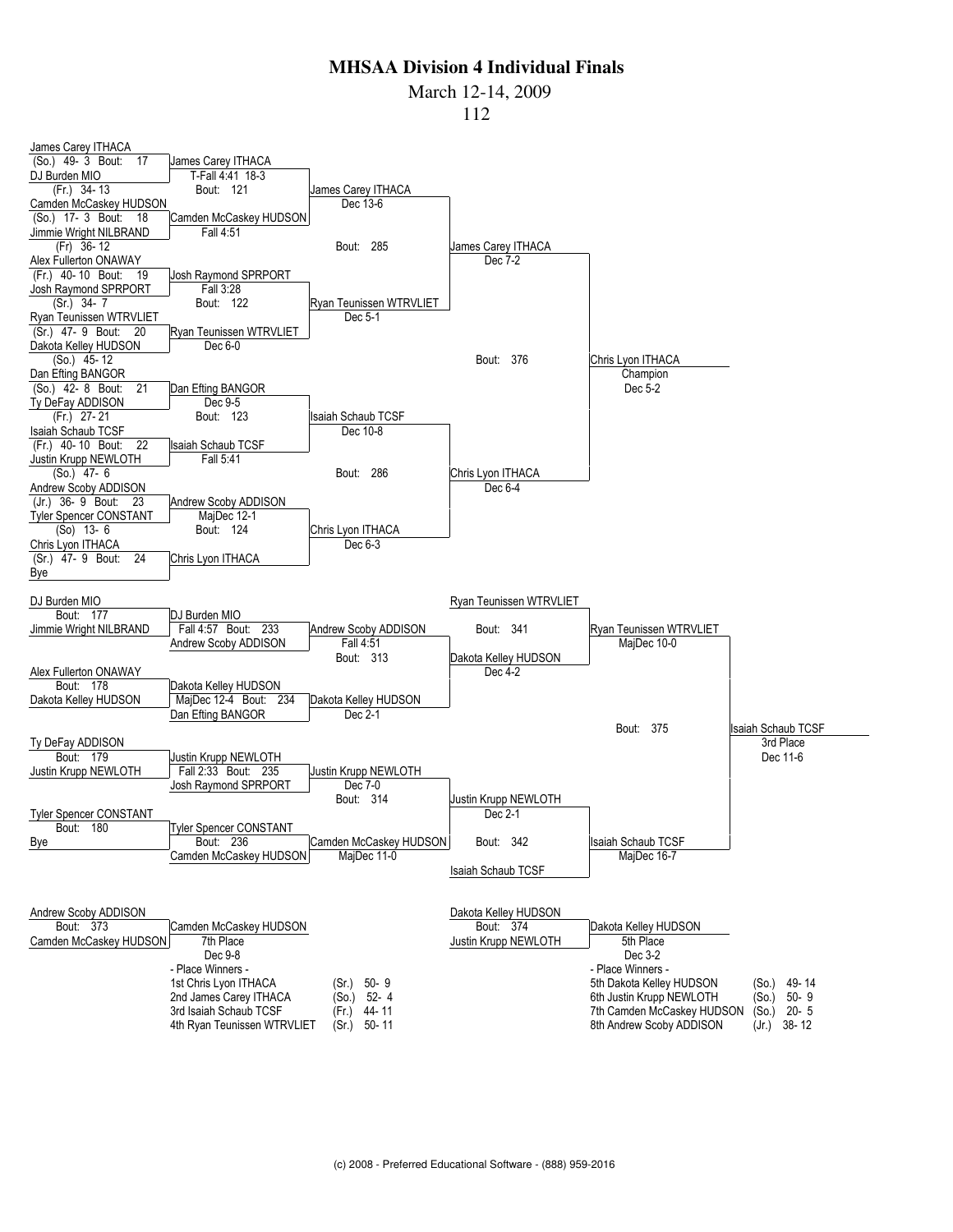March 12-14, 2009

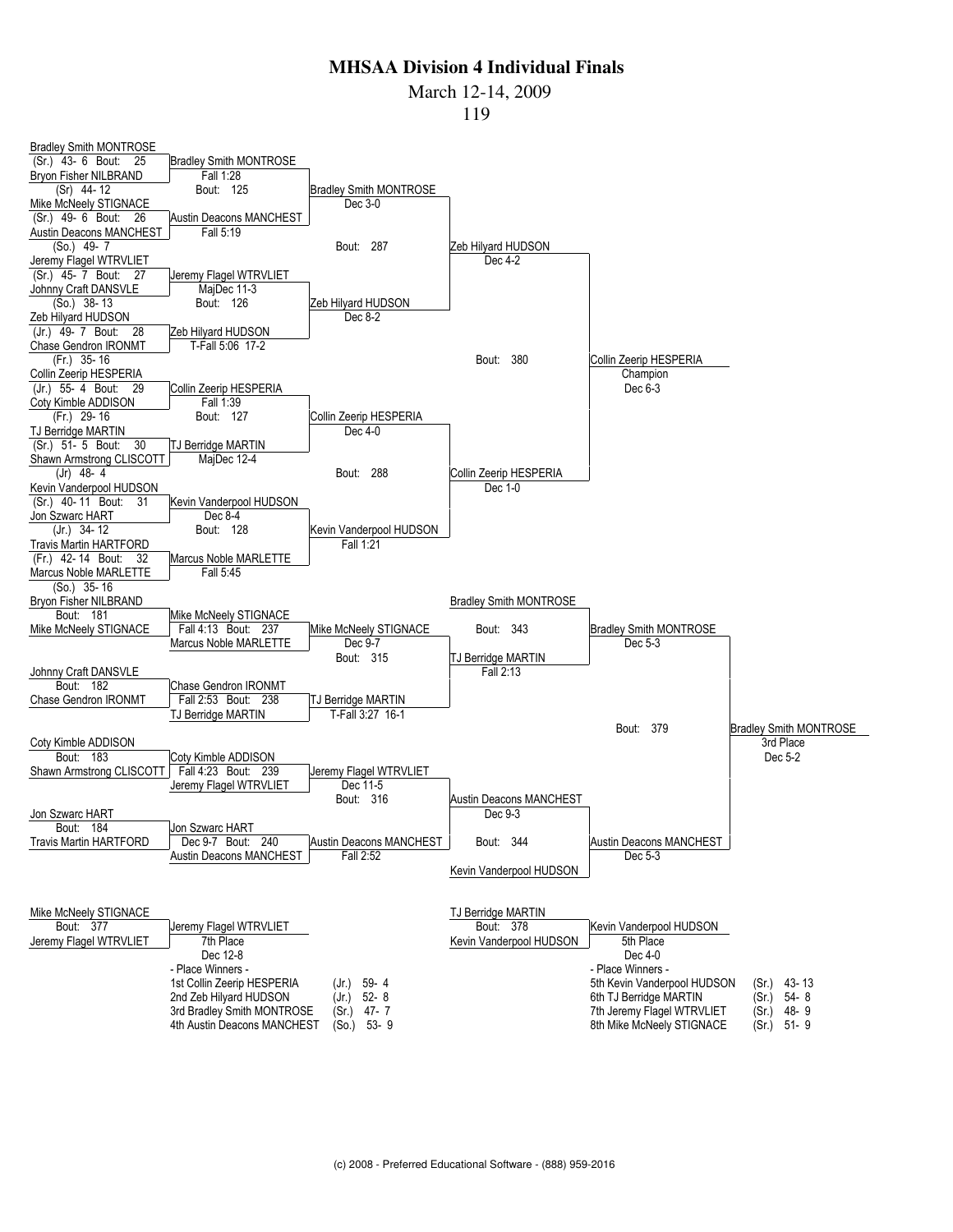March 12-14, 2009

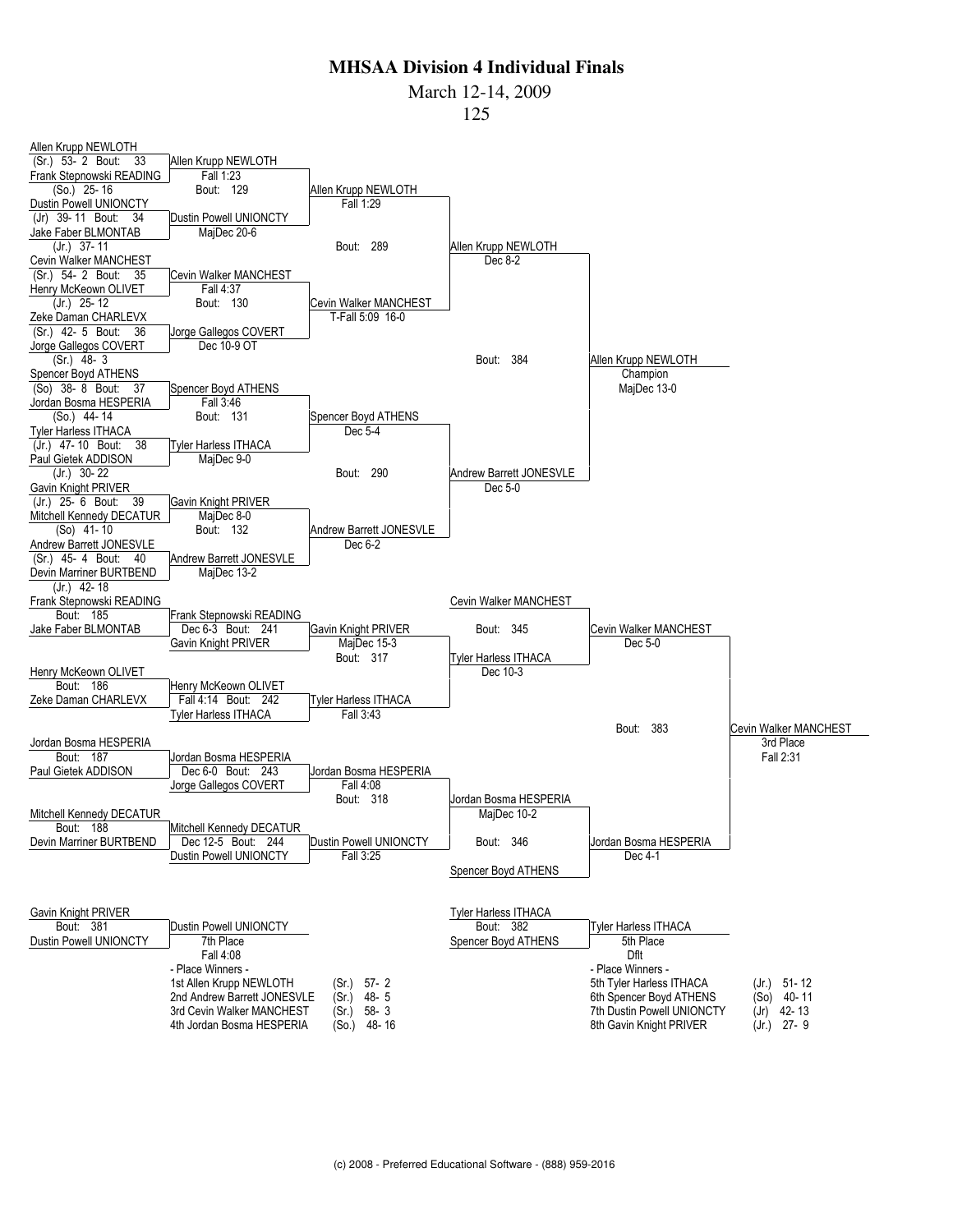March 12-14, 2009

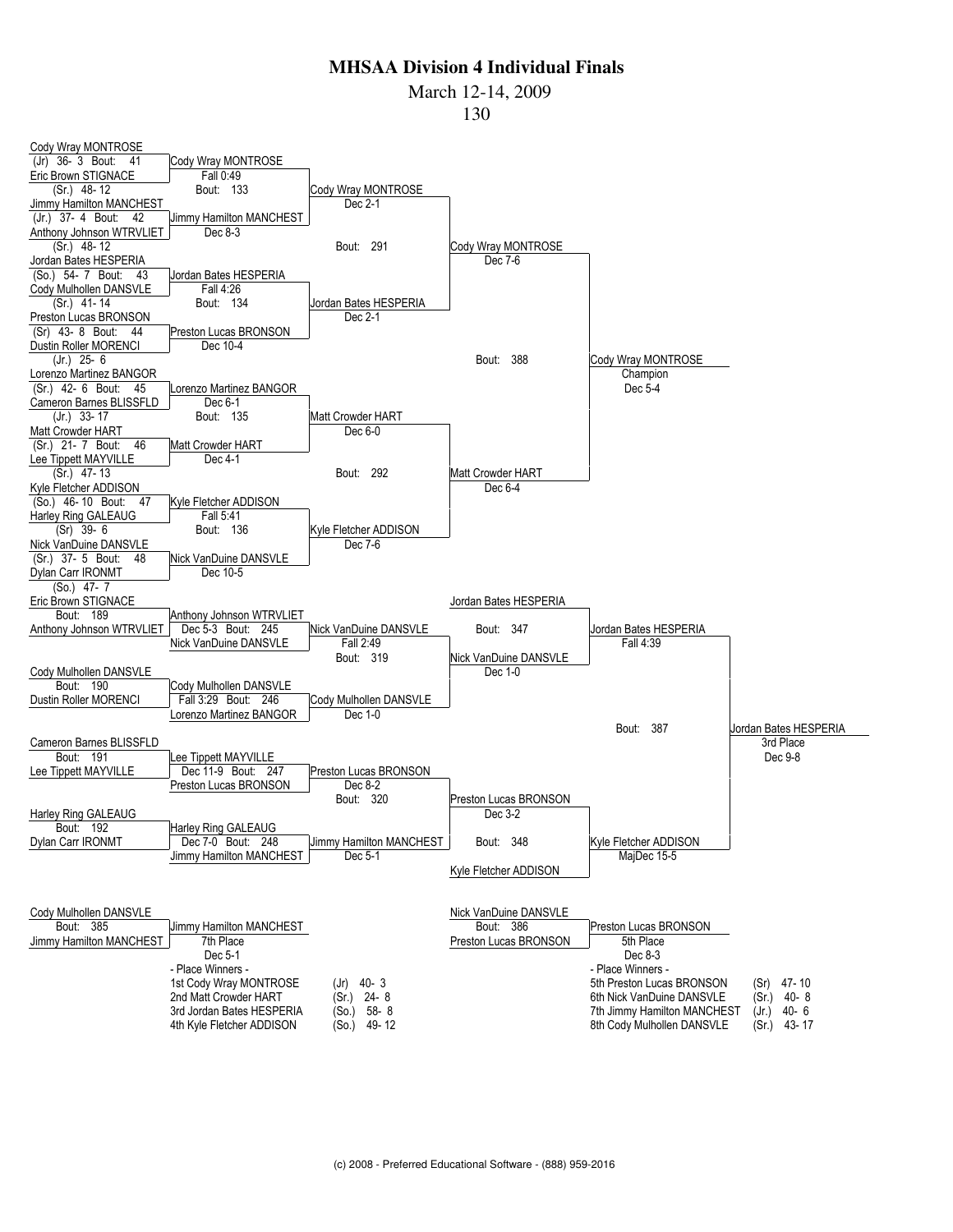March 12-14, 2009

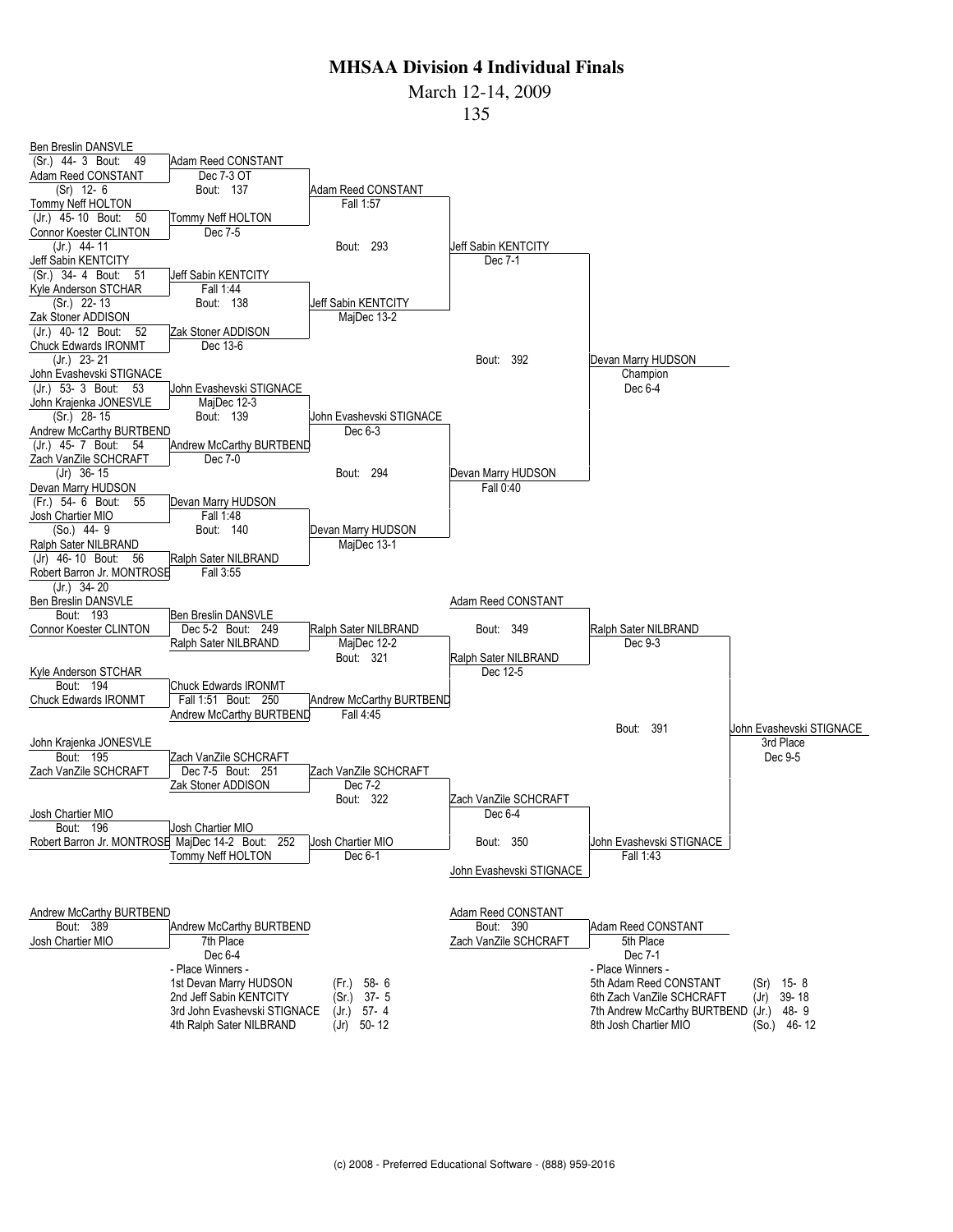March 12-14, 2009

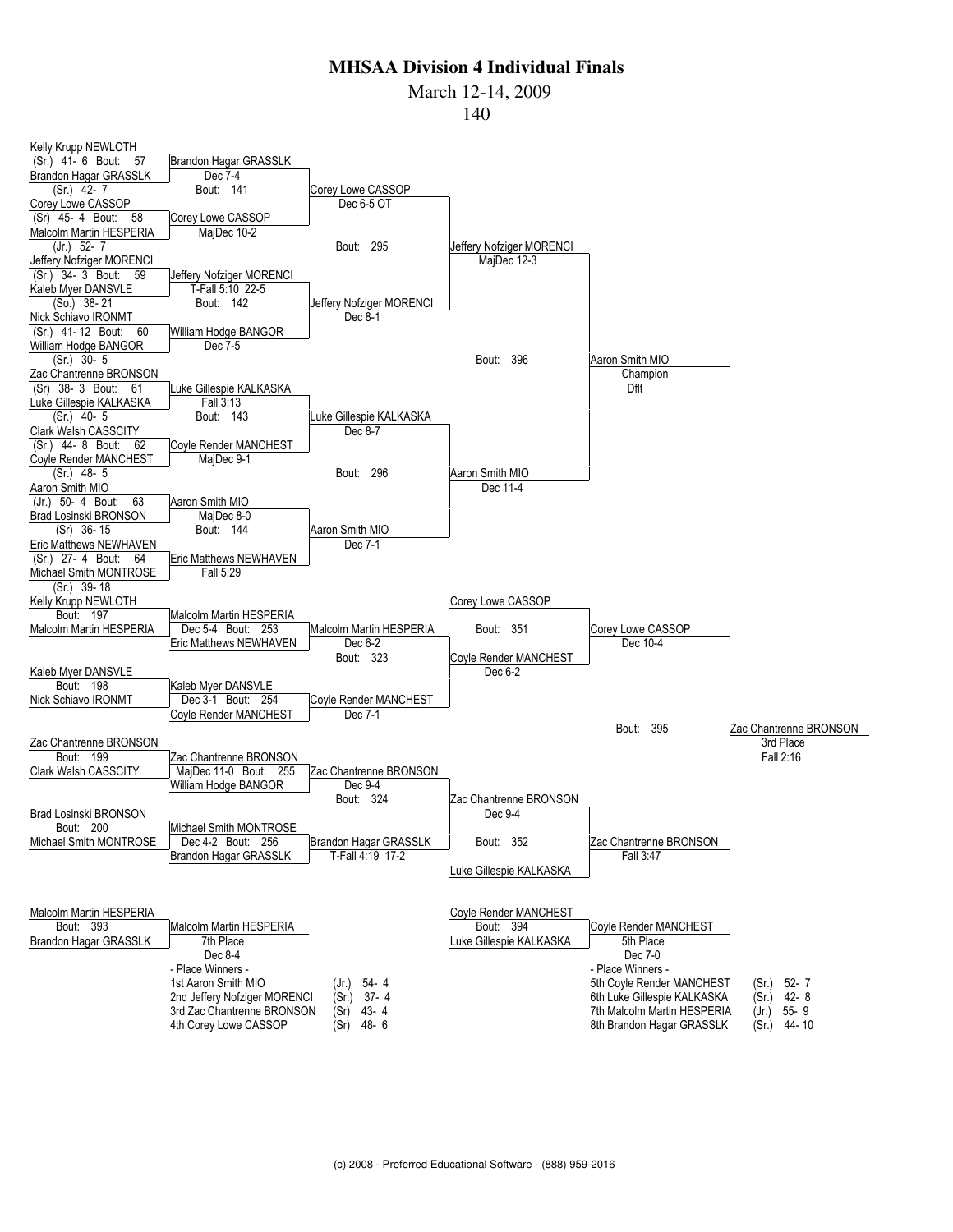March 12-14, 2009

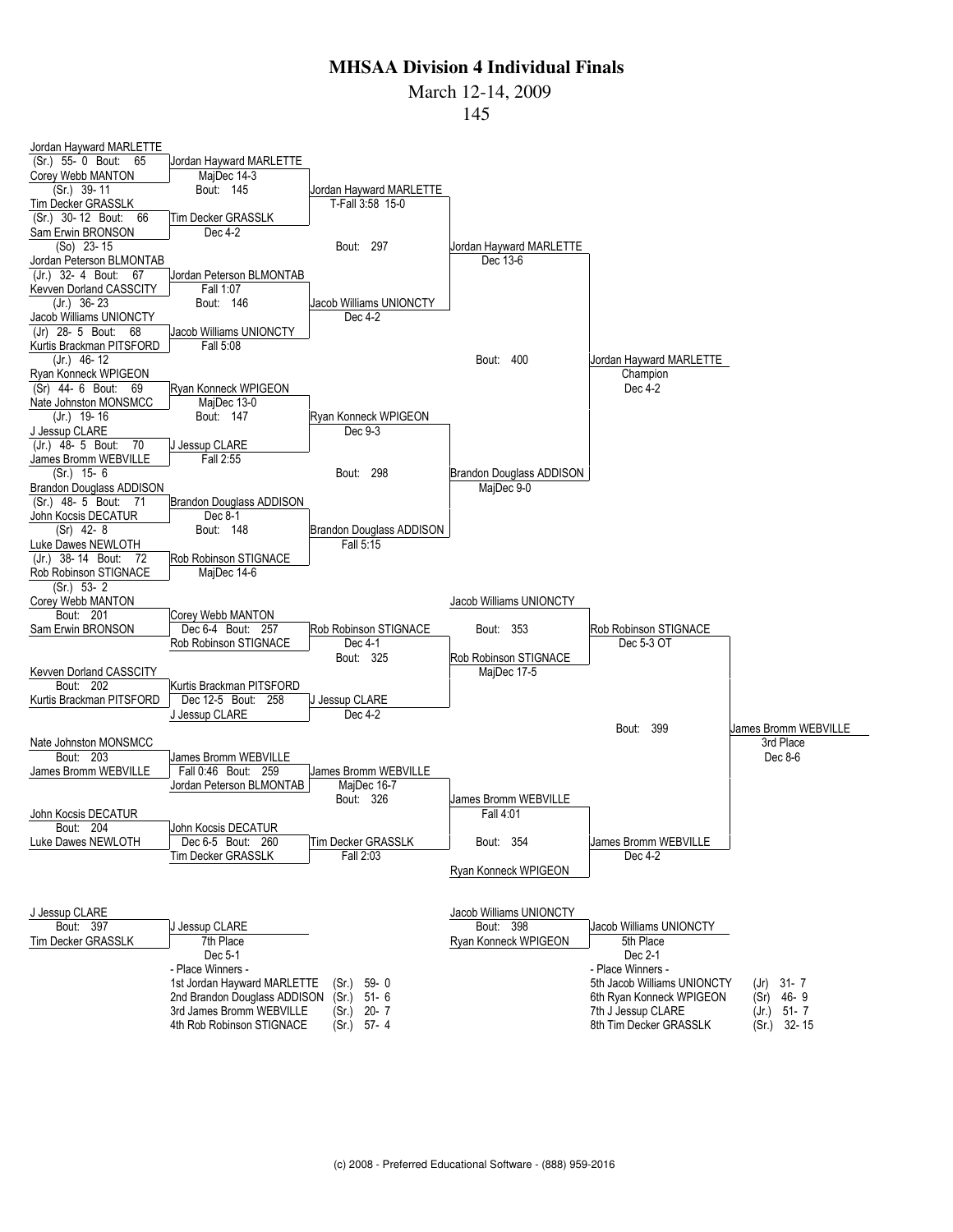March 12-14, 2009

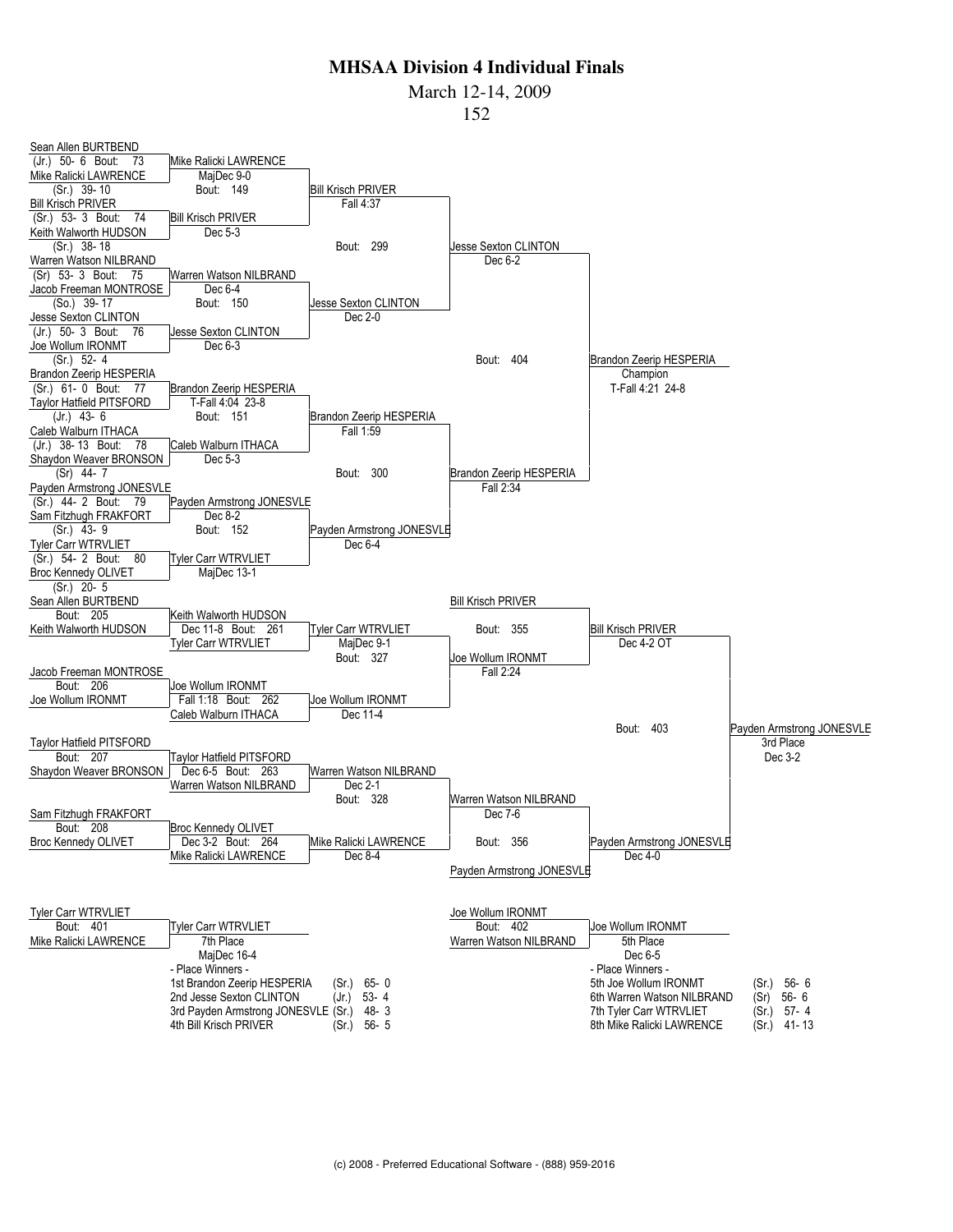March 12-14, 2009

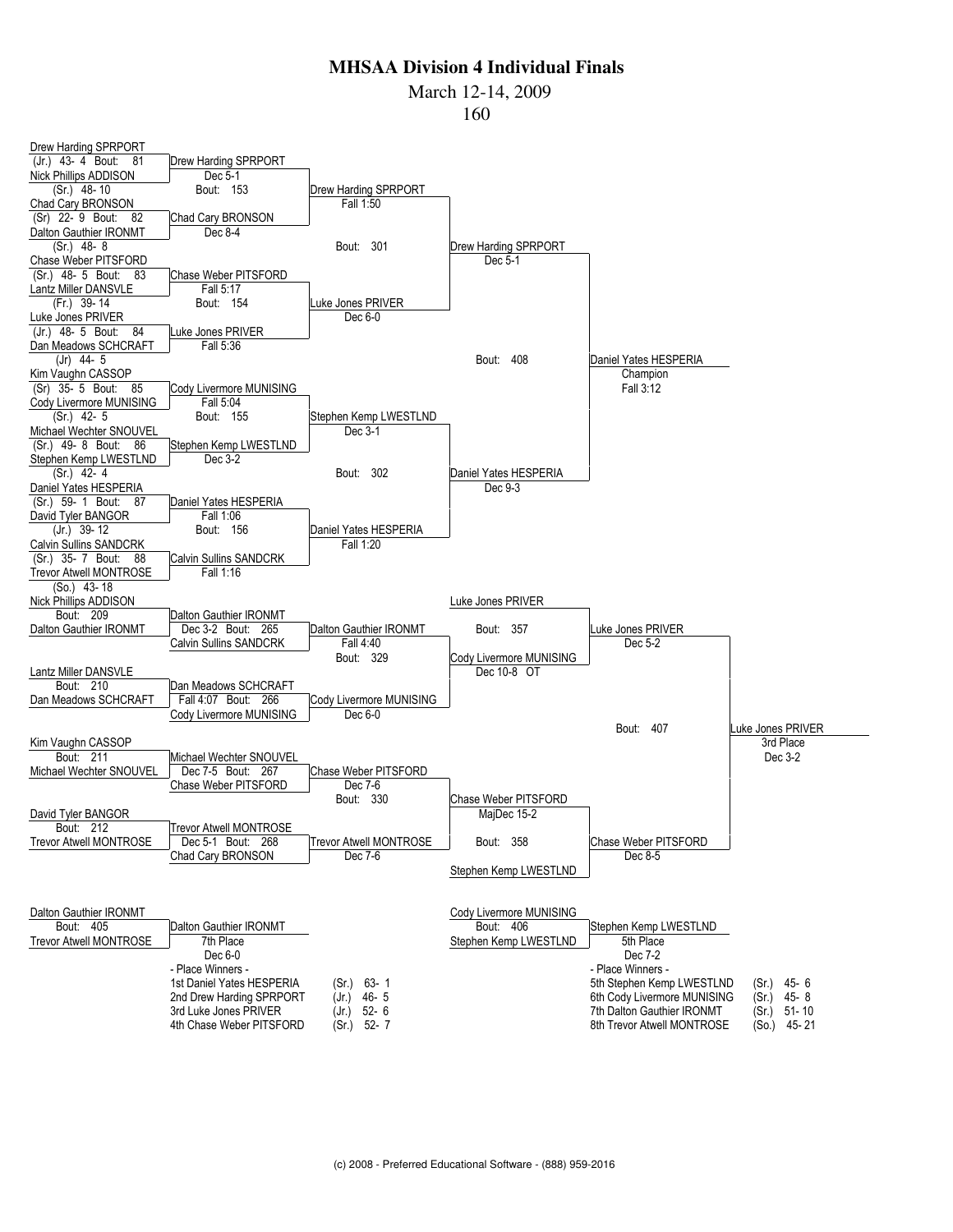#### March 12-14, 2009

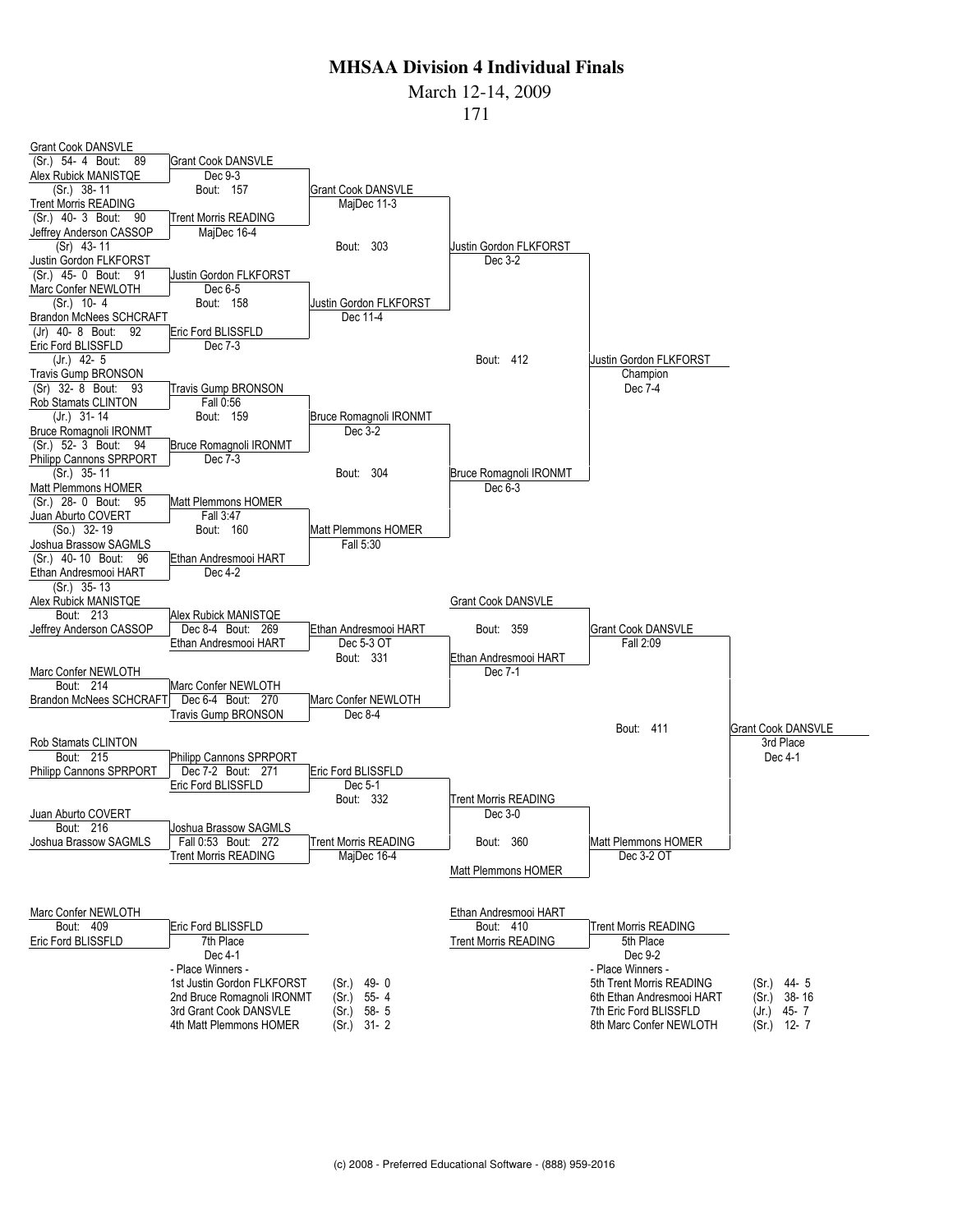March 12-14, 2009